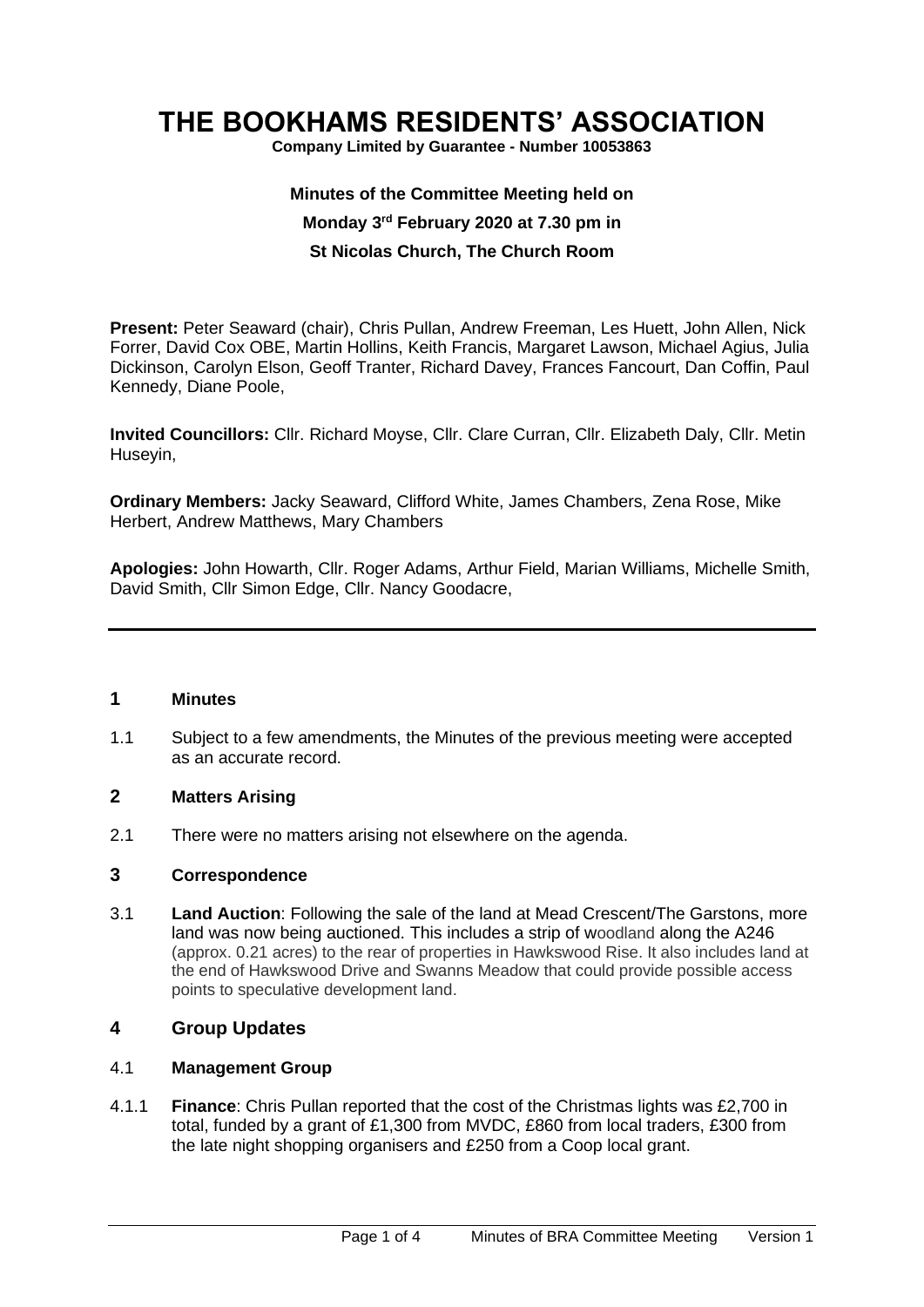4.1.2 **Year End Accounts:** Chris also reported that the year end accounts are showing a surplus of £692, which approximately equates to the extra £2 contributions. The accounts are yet to be examined but will need to be prior to the AGM in May.

### 4.2 **Planning Group**

- 4.2.1 **Planning Committee:** The Committee had considered 17 applications and had written letters of representation on one, i.e. 64 Eastwick Drive.
- 4.2.2 **Local Plan:** There was a long discussion regarding the draft Local Plan. Peter Seaward began by explaining the main infrastructure areas of concern, namely health, education, highways and drainage, and encouraged as many people as possible to respond to the consultation which can be accessed here:

[https://futuremolevalley.us17.list](https://futuremolevalley.us17.list-manage.com/subscribe?u=29cfa943431d306b33ef76755&id=eefacbe922)[manage.com/subscribe?u=29cfa943431d306b33ef76755&id=eefacbe922](https://futuremolevalley.us17.list-manage.com/subscribe?u=29cfa943431d306b33ef76755&id=eefacbe922)

- 4.2.3 It was noted that the final decision as to whether to adopt the plan lies with full Council following the end of consultation.
- 4.2.4 The format of the public meeting on the  $6<sup>th</sup>$  February was agreed, and a further meeting the week after could also be held should attendance be very high.

A plan of action for communicating to the local community was also discussed, i.e. Look Local and social media (website and emails), plus I Live In Bookham with the aid of Richard Davey and Dan Coffin. Response forms will also be available in libraries and supply would be brought to the public meeting.

#### 4.3 **Environment Group**

- 4.3.1 **Litter Pick:** Margaret Lawson reported that 35 people had participated in the most recent litter-pick, collecting 26 bags of refuse, plus tree debris.
- 4.3.2 **Wombles**: Margaret also mentioned a new initiative called the Wombles, which is to identify local volunteers to adopt a road and regularly litter pick their area. Several volunteers had already come forward.
- 4.3.5 **Planting (Trees and Plants):** Frances Fancourt reported that there was a temporary halt to the planting of trees due to an issue with SCC, but other tree works were ongoing.
- 4.3.3 **Roads:** It was noted that Crabtree Lane had been resurfaced and that Eastwick Drive is due to be resurfaced with work commencing 10th January for 2 weeks.

#### 4.4 **Community Group**

4.4.1 **Epsom & St. Helier NHS Trust:** It was noted that the trust has published a consultation document regarding the future configuration of health services across the two sites, with an additional build in Sutton. Further details can be obtained here:

<https://www.epsom-sthelier.nhs.uk/epsom-and-st-helier-2020-2030>

4.4.2 **Theft of Bicycles**: It was noted that a number of bicycles had been stolen from the station. It appears to be organised crime although 3 people had now been arrested. A more secure system for storing bicycles is needed.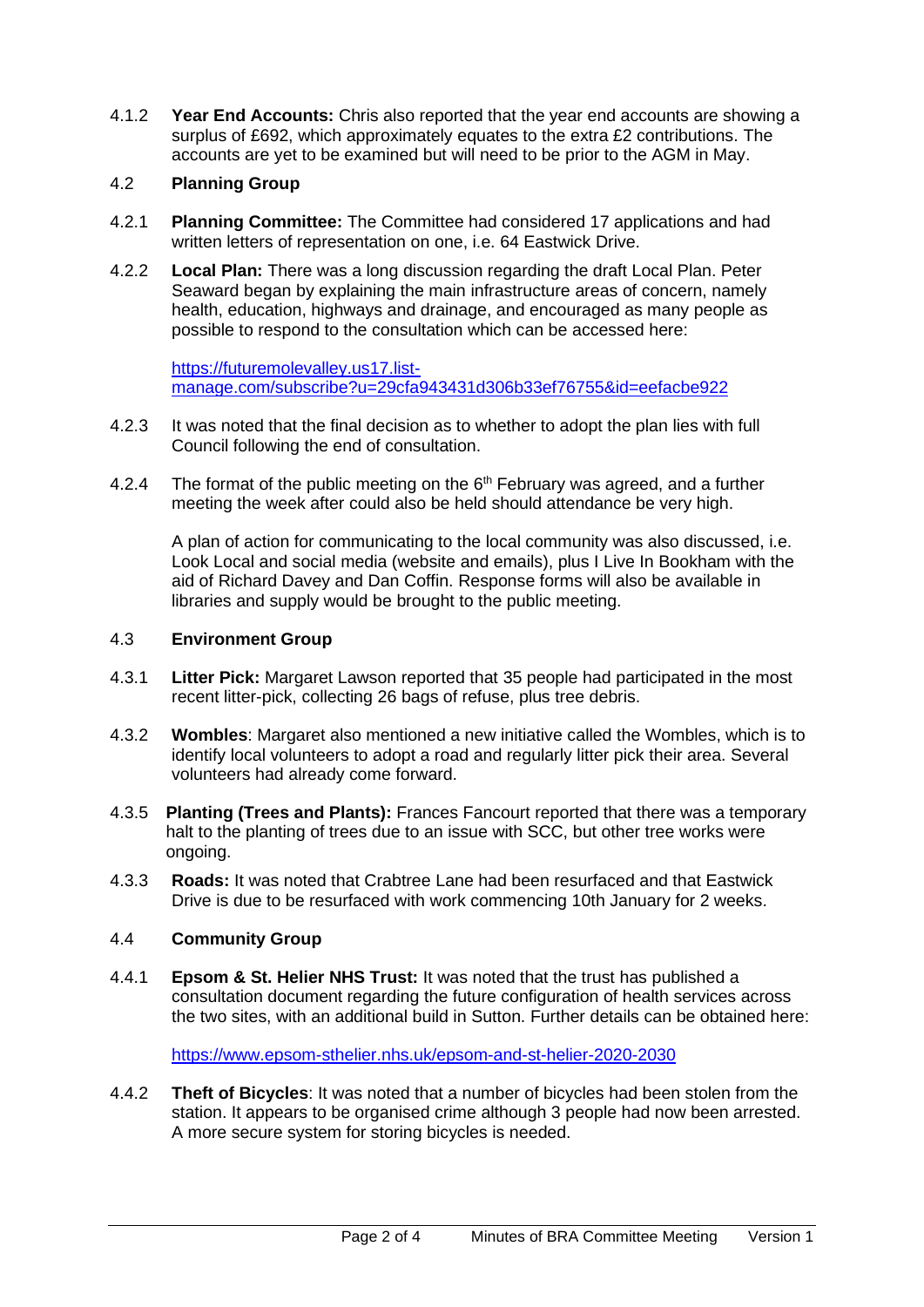#### 4.4.3 **Action**: **It was agreed that Dan Coffin would look into different storage options and Peter Seaward would write to the police and National Rail regarding theft of bicycles and the need for better security.**

4.4.4 **Buses:** Keith Francis reported that the operator of the 479 bus was under review and decision is expected in August. Similarly, a decision is expected re. the future operator of the 408. Finally, it was noted that the H1 Bus between Epsom and St. Helier hospitals would be retained until 2024.

# 4.5 **Communications & Membership Group**

4.5.1 **Communications Plan:** Les Huett spoke briefly about the communications plan and the forthcoming centrespread in Look Local. He also mentioned that visited the the BRA's website continues to grow.

## 4.6 **Business Group**

4.6.1 Nil to report.

## **5 Any Other Business**

- 5.1 **Royal Mail:** It was noted that Grant Woodham's campaign to get the Royal Mail to recognise Great and Little Bookham, as opposed to just Bookham, had progressed and the proposal was out for consultation. The change in addresses would n-only not proceed should 20% or more of residents objected, which is very unlikely.
- **6** Next BRA Meeting: Monday 2<sup>nd</sup> March 2020 at 7:30 pm.